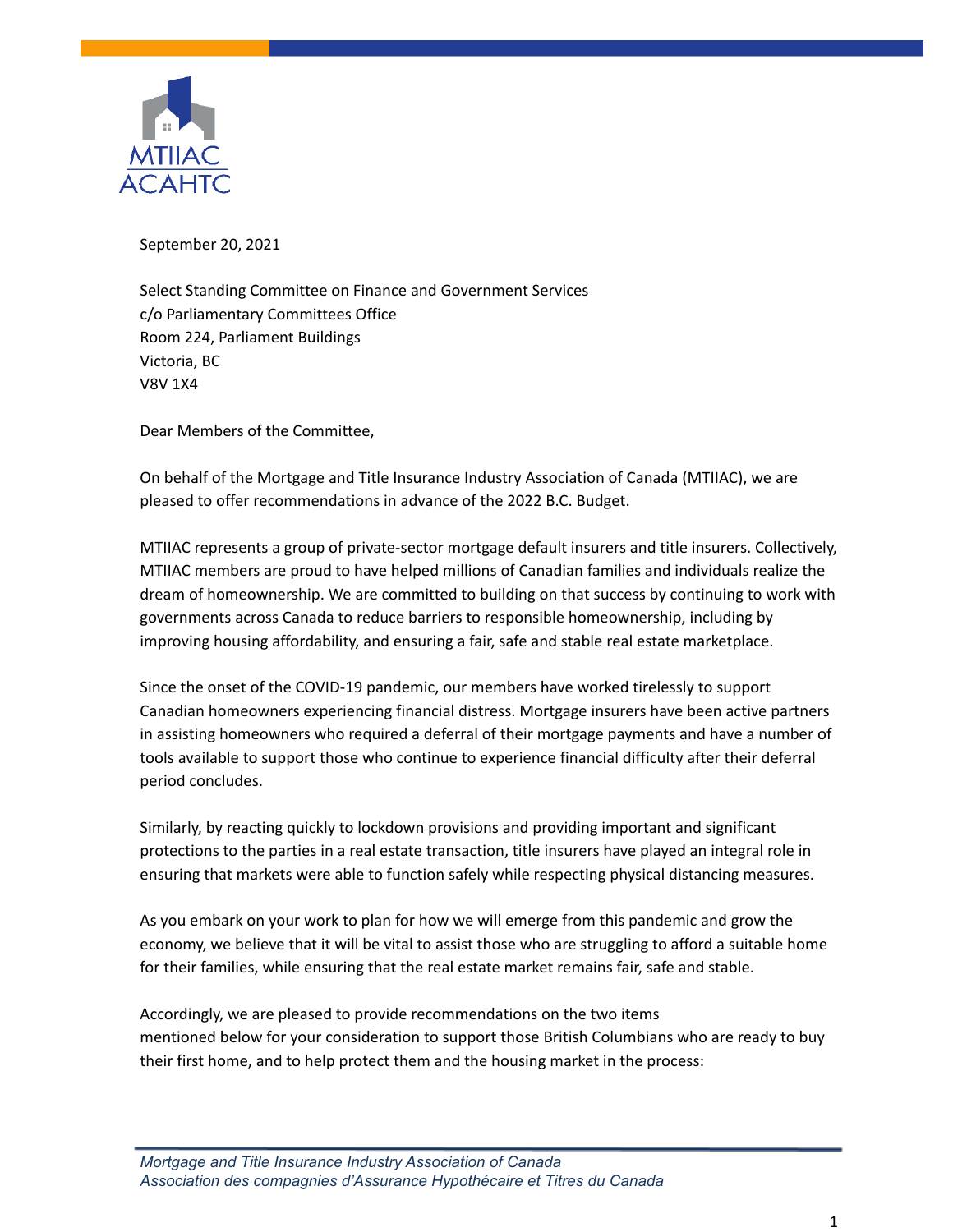

**1. Improve housing affordability, especially for first-time homebuyers, by increasing the supply of housing; and**

### **2. Combat mortgage fraud and money laundering in Canada's real estate markets**

MTIIAC members will continue to work with borrowers, buyers and industry partners to support Canadians' dreams of homeownership in a responsible way that contributes to economic growth and stability.

We appreciate this opportunity to provide our recommendations in advance of the 2022 Provincial Budget. We invite you to follow up with us directly if we can be of any further assistance. Please feel free to contact Ed Steel, Executive Director of MTIIAC at ed.steel@mtiiac-acahtc.ca at your convenience.

Sincerely,

John Rider **Ed Steel** President and Board Chair **Executive Director** MTIIAC MTIIAC

Ed Steel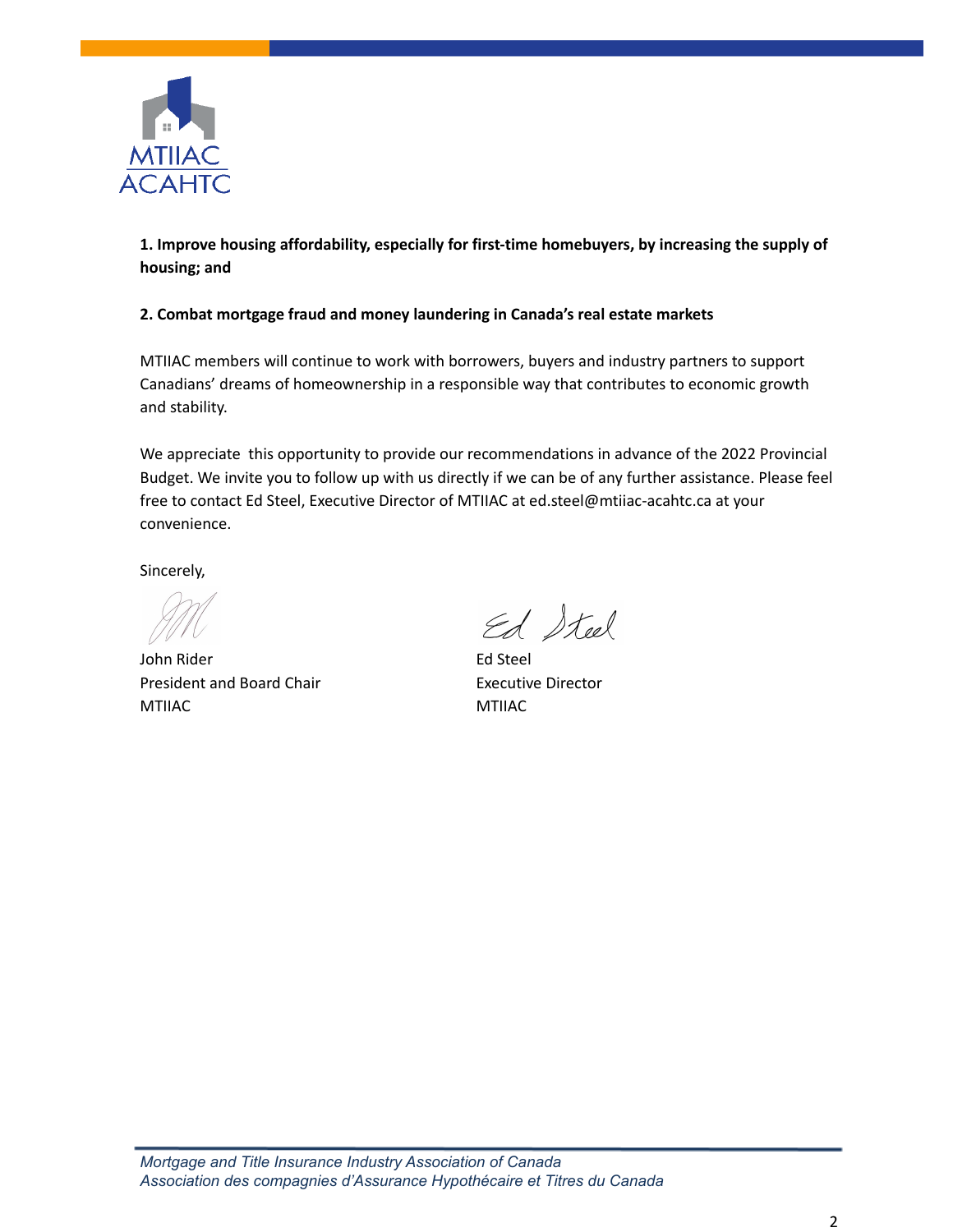

# **MTIIAC's 2022 B.C. Budget Recommendations**

## **1. Improve housing affordability, especially for first-time homebuyers, by increasing the supply of housing**

Before the onset of the COVID-19 pandemic, multiple factors contributed to the growing challenge of housing affordability, especially for aspiring first-time buyers and, in particular, those who are unable to save for or acquire sufficient down payments. Chief among them was the lack of supply of suitable housing across the housing spectrum. This left many aspiring homeowners with an increasingly uphill battle to be able to achieve the dream and security of homeownership, let alone find suitable and affordable accommodation that met their needs.

When the COVID-19 pandemic hit and public health measures caused significant economic upheaval, the existing challenges of housing affordability were further exacerbated for those highly qualified buyers seeking to purchase their first home.

As lockdowns and work from home arrangements untethered people from traditional centres of employment, high demand for housing spread to communities across the province that did not have sufficient supply to meet it.

The result has been significant price escalation and further deteriorating affordability.

The single greatest action the provincial Government can take to alleviate this challenge, is to facilitate a rapid increase in housing supply. To do so, we recommend that the Government of B.C.:

### I. Continue its work on the Development Approvals Process Review (DAPR)

The Final Report from the Stakeholder Consultation Phase of the DAPR made a number of key findings regarding the province's housing supply challenges. Specifically, lengthy, cumbersome and costly application and approvals processes at the municipal level were all identified as contributing to affordability challenges and creating barriers to new housing supply entering the market.

We are pleased that the Government has moved quickly to address this, through the creation of the Local Government Development Approvals Program. The program, which supports municipalities in their efforts to simplify and improve their processes, is an example of how provincial leadership can be brought to bear in areas of municipal responsibility, where cities and towns lack the resources to take on these challenges alone.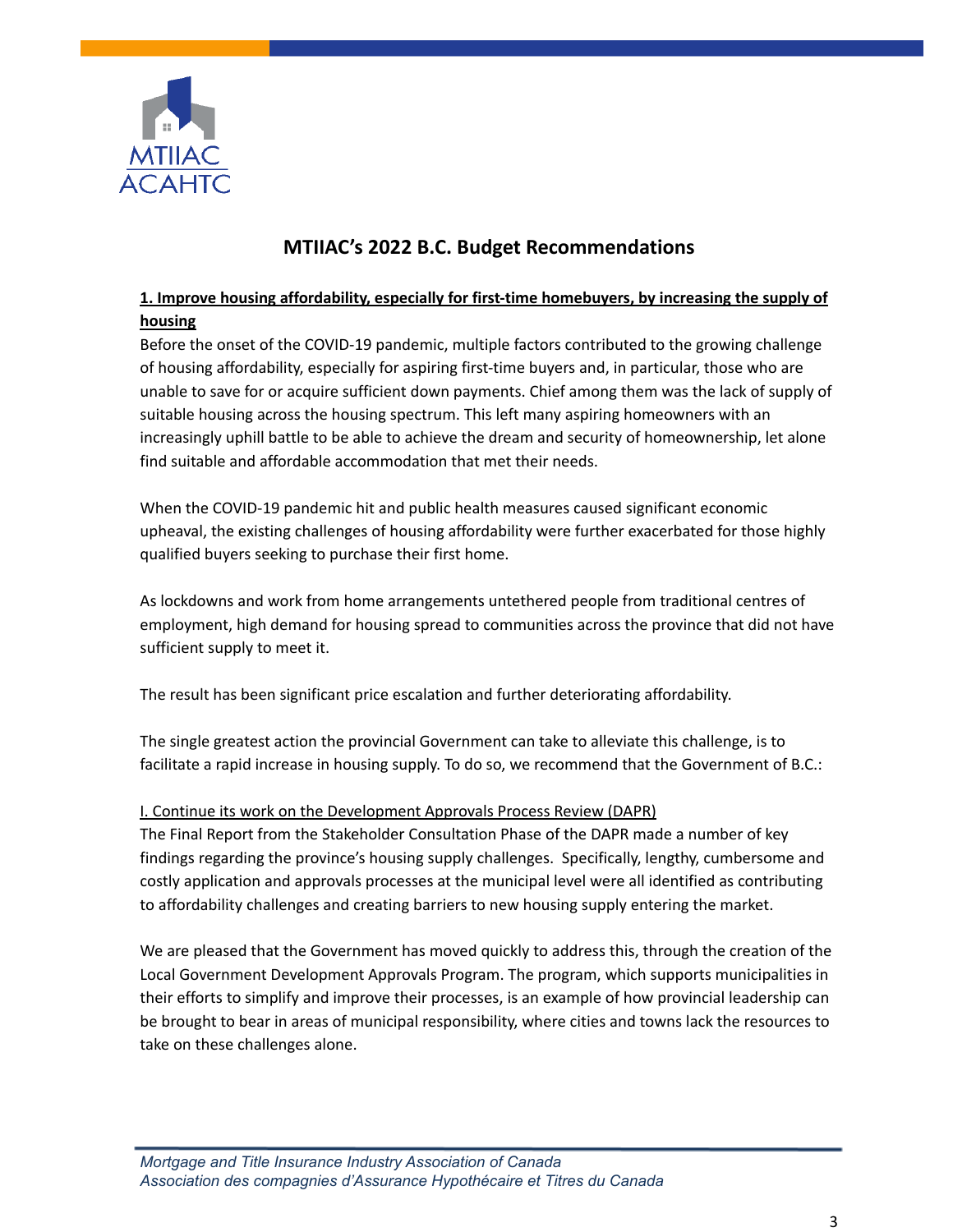

We recommend that the Government continue its work to deliver Phase 4 of DAPR, "Initiate Solutions", in order to ensure B.C. municipalities are able to keep up with the demand for housing in their jurisdictions and, ultimately, improve housing affordability for British Columbians.

### II. Heed the BC Expert Panel on Housing Calls to Action

The Final Report of the Government's Expert Panel on Housing, released in June of this year, made five Calls to Action. Of those five, four speak directly to the current challenges of supply, including the cost and timelines associated with bringing new supply online. Specifically, those calls to action are:

- Creating a planning framework that proactively encourages housing;
- Reforming fees on property development;
- Expanding the supply of community and affordable housing; and
- Improving coordination among and within all orders of government.

The Report also makes a number of recommendations specifically designed to address these calls to action, including:

- Impose statutory time limits to all stages of the property development process
- Implement ideas presented in the DAPR
- Make new infrastructure investments conditional on local policies to allow for increased density and a mix of housing types
- Create a municipal housing incentive program rewarding the creation of net new housing supply wherever demand occurs

We encourage the Government to heed the advice of the Expert Panel and take swift and sustained action on its calls to action, especially those designed to expedite the creation of new housing supply.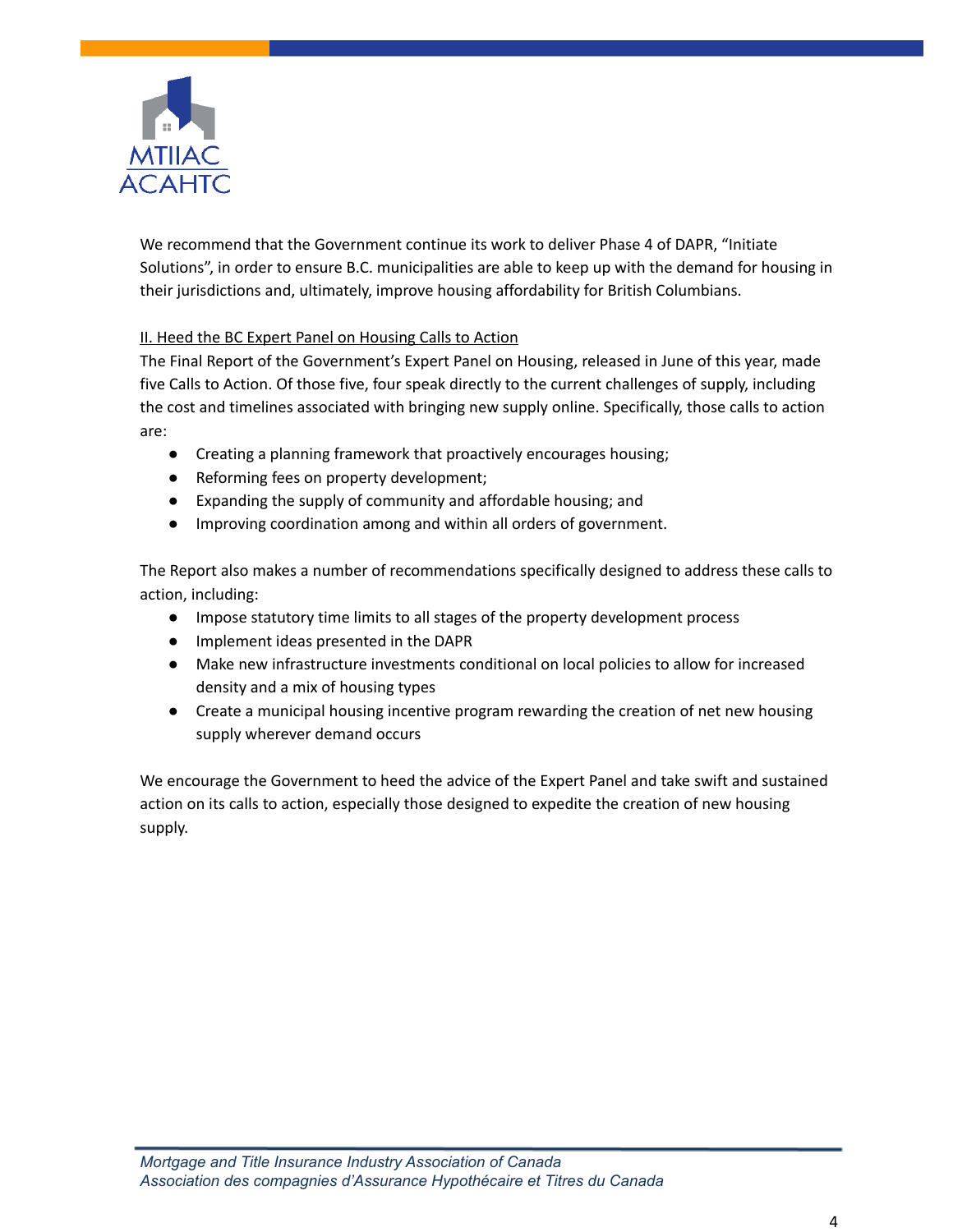

#### **2. Combat mortgage fraud and money laundering in Canada's real estate markets**

Money laundering and other criminal activities can pose a risk to homeowners, buyers and markets and have an adverse effect on affordability. Moreover, in markets experiencing high Home Price Appreciation (HPA), that risk tends to increase, as borrowers and/or those who have a stake in their mortgage application are incentivized to misrepresent their incomes and employment information in order to purchase a home.

Criminal organizations are similarly incentivized to commit fraud and money laundering in high HPA markets, as rapidly changing valuations can make such activity more difficult to detect. Moreover, as events in B.C. have suggested, the source of the funds to be laundered can originate from particularly reprehensible criminal activities, such as drug trafficking or human trafficking.

To help combat this kind of fraud in B.C.'s real estate markets, we are pleased to make the following recommendations:

### I. Strengthen enforcement in the areas of mortgage and real estate crime

Police and courts are heavily burdened with a large volume and variety of cases. These heavy burdens place limitations on the justice system, in some cases restricting its capacity to develop a deep understanding of mortgage fraud and how various schemes and techniques evolve. Coupled with a scarcity of resources available to pursue these cases, this has contributed to an environment where enforcement bodies generally place a lower priority on suspected mortgage fraud.

While some are unsophisticated, mortgage frauds are also committed by organized criminals who do it to conceal the proceeds of crimes, or to play a role in the funding of other crimes, including terrorist funding or the narcotics trade.

This was confirmed in March 2019, when the Expert Panel on Money Laundering in B.C. Real Estate released their report, which asserted that such activity "facilitates other criminal activities, contributing in particular to drug trafficking and the violent crime and opioid deaths that result."

The Report further concluded that "Money laundering investment in BC real estate is sufficient to have raised housing prices and contributed to BC's housing affordability issue."

Mortgage frauds are clearly serious offences that threaten homeowners, buyers, industry professionals and the broader economy.